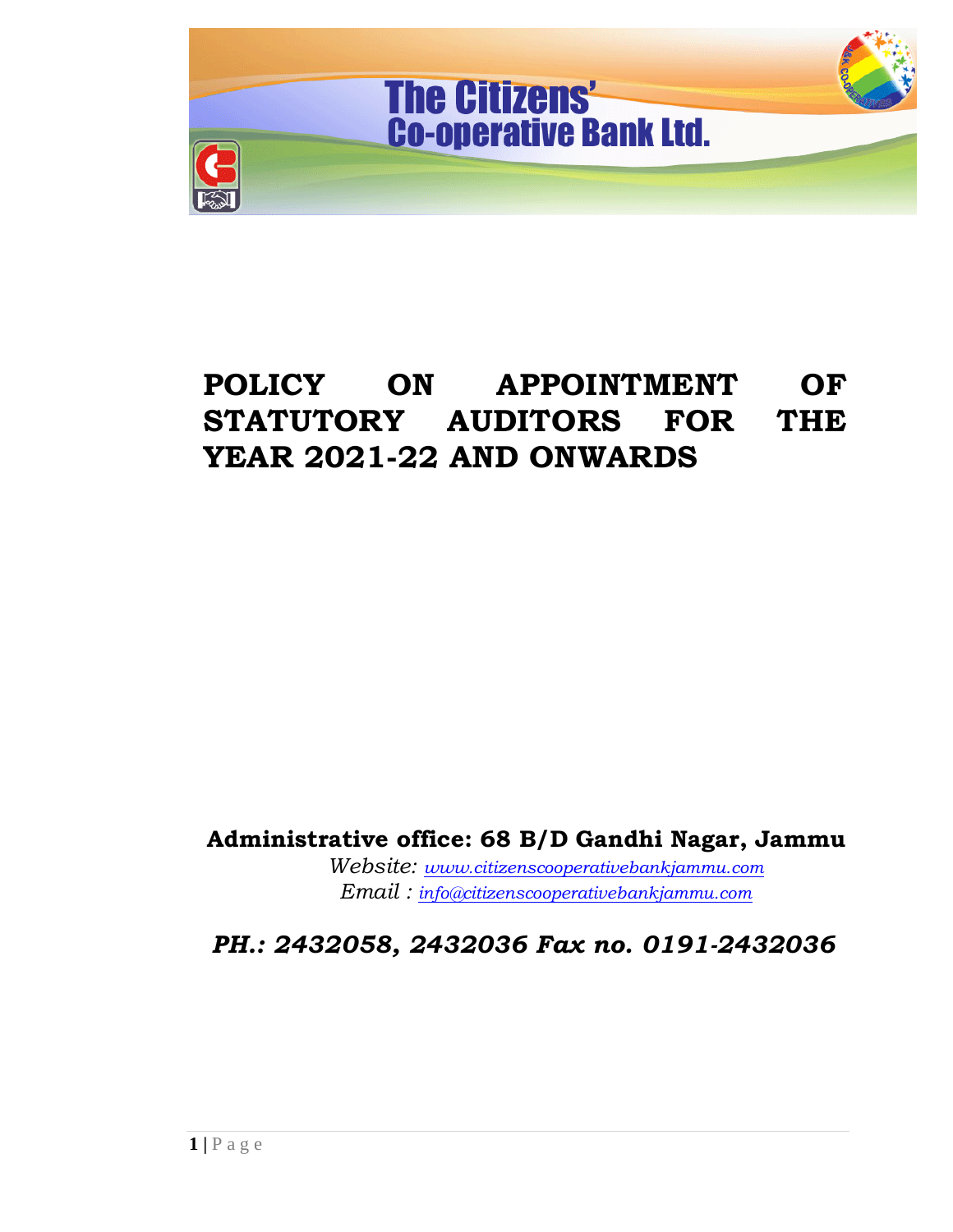#### **Document Details**

| Version No. Date |            | Approved By               | Approval Date |
|------------------|------------|---------------------------|---------------|
| 1.1              | 20.01.2022 | <b>Board of Directors</b> | 15.02.2022    |

#### **INDEX**

| S.No. | Area                                             | Page No.       |
|-------|--------------------------------------------------|----------------|
| 1.    | <b>Background</b>                                | 3              |
| 2.    | Preamble                                         | 3              |
| 3.    | Objective of the Policy                          | 3              |
| 4.    | Scope of the Policy                              | 3              |
| 5.    | <b>Regulatory Guidelines by RBI</b>              | 3              |
| 6.    | <b>Regulatory References</b>                     | 3              |
| 7.    | References                                       | $3 - 4$        |
| 8.    | Prior Approval of RBI                            | 4              |
| 9.    | Number of SAs and Branch Coverage                | 4              |
| 10.   | <b>Eligibility Criteria of Auditors</b>          | $4 - 5$        |
| 11.   | <b>Independence of Auditors</b>                  | $6 - 7$        |
| 12.   | Professional Standards of SAs                    | 7              |
| 13.   | <b>Tenure and Rotation</b>                       | $\overline{7}$ |
| 14.   | Audit Fees and Expenses                          | 7              |
| 15.   | <b>Statutory Auditor - Appointment Procedure</b> | $7 - 8$        |
| 16.   | Review of the policy                             | 8              |
| 17.   | <b>Contact Details</b>                           | 8              |
| 18.   | Form B                                           | $9 - 10$       |
| 19.   | Form C                                           | 10             |

## **BACKGROUND**:

Provisions contained in section 30(1A) of Banking Regulation Act 1949 have since been made applicable to all cooperative banks vide clause (J) of Banking Regulation (Amendment) Act, 2020. Accordingly, all Urban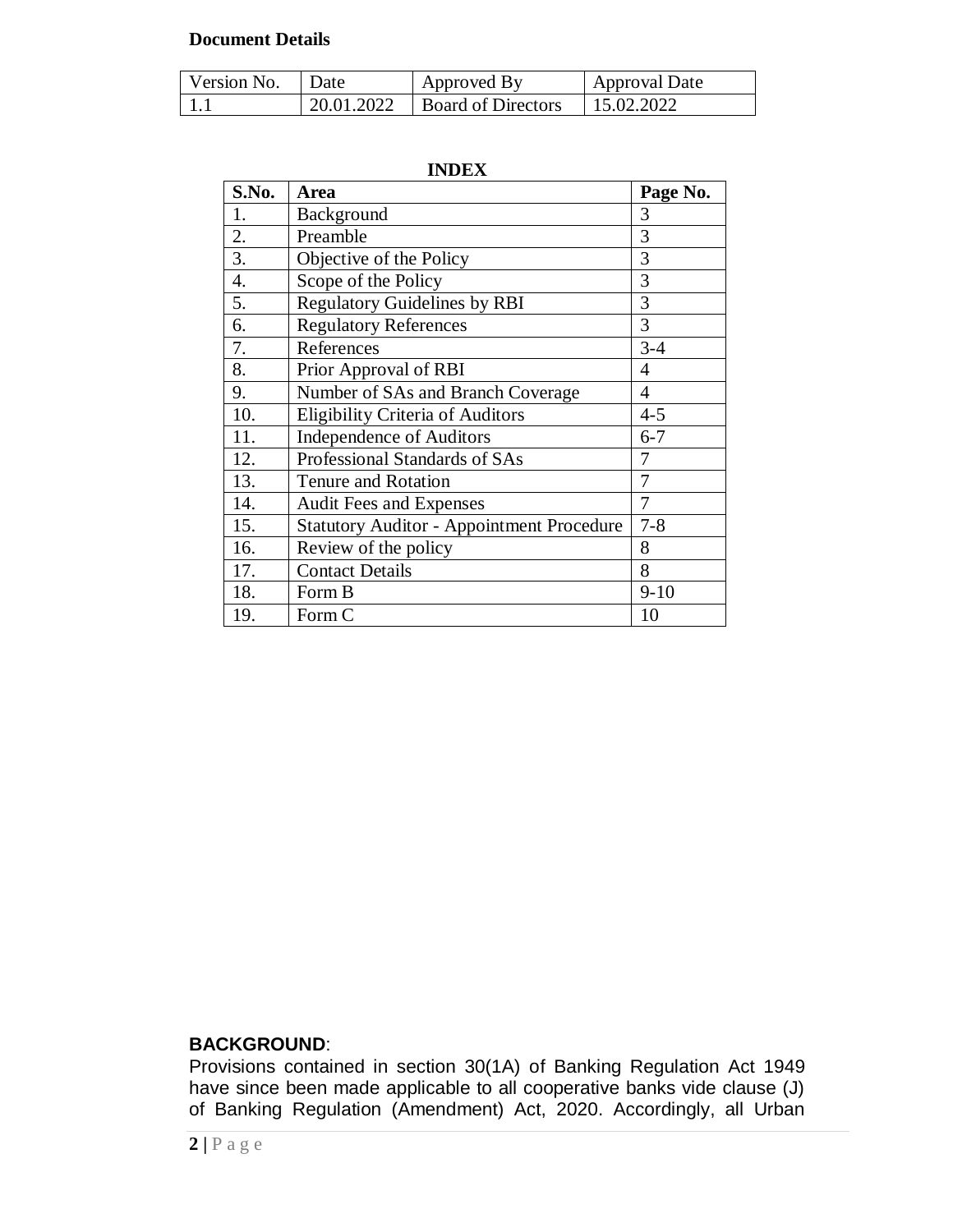Cooperative Banks are now statutorily required to obtain prior approval of RBI for appointment /reappointment/ removal of any statutory auditors. Reserve Bank of India has therefore, vide their Circular.No: DoS.CO.ARG/SEC.01/08.91.001/2021-22 dated April 27, 2021 issued detailed guidelines to all regulated entities for the same.

RBI has also advised Banks vide paragraph 10 of the above circular to formulate Board approved Policy to be posted on Bank's website and also formulate necessary procedure for appointment/ reappointment/removal of statutory auditors.

Based on the RBI guidelines, this policy for Appointment/Reappointment/Removal of Statutory Auditor/s is formulated as under:

## **PREAMBLE**

This policy shall be known as "Policy on Appointment/Reappointment/Removal of Statutory Auditor". The Policy is aimed at conforming all relevant Statutory/Regulatory requirements and to afford necessary transparency and objectivity for most key aspects of Audit Function.

## **1. Objective of the Policy**

 The objective of this policy is to provide guidance on appointment of Statutory Auditor of the Bank and lay down eligibility criteria of selection of Statutory Auditor Firm and procedure to be followed for selection in line with the guidelines issued by the RBI.

## **2. Scope of the Policy**

 This policy is applicable for appointment/reappointment/removal of Statutory Auditors of the Bank. The Policy shall be applicable for the financial year 2021-22 and onwards in terms of Reserve Bank of India directives issued/may be issued from time to time in this regard.

## **3. Regulatory Guidelines by RBI**

The Policy has been made by incorporating the latest guidelines for appointment of Statutory Auditors (SA's) of Urban Cooperative Banks (RBI/2021-22/25, Ref.No.DoS.CO.ARG/SEC.01/08.91.001/2021-22) dated April 27, 2021.

## **4. Regulatory Reference**

 Section 30(1A) and section 56 of Banking Regulation Act, 1949 read with RBI Circular No: Ref.No.DoS.CO.ARG/SEC.01/08.91.001/2021-22 dated April 27, 2021.

#### 5. **References**

In these rules unless there is anything repugnant to the Act, Laws and/ or Rules in force in subject or context:-

- 5.1 "Bank " means "The Citizens' Cooperative Bank Ltd., Jammu"
- 5.2 "Board" means the committee constituted to manage the affairs of the Bank with whatsoever name it may be called or referred to.
- 5.3 "Audit Committee" means Audit Committee of Board.
- 5.4 "Statutory Auditors (SAs)" mean auditors appointed as per the policy to conduct statutory audit of the Bank.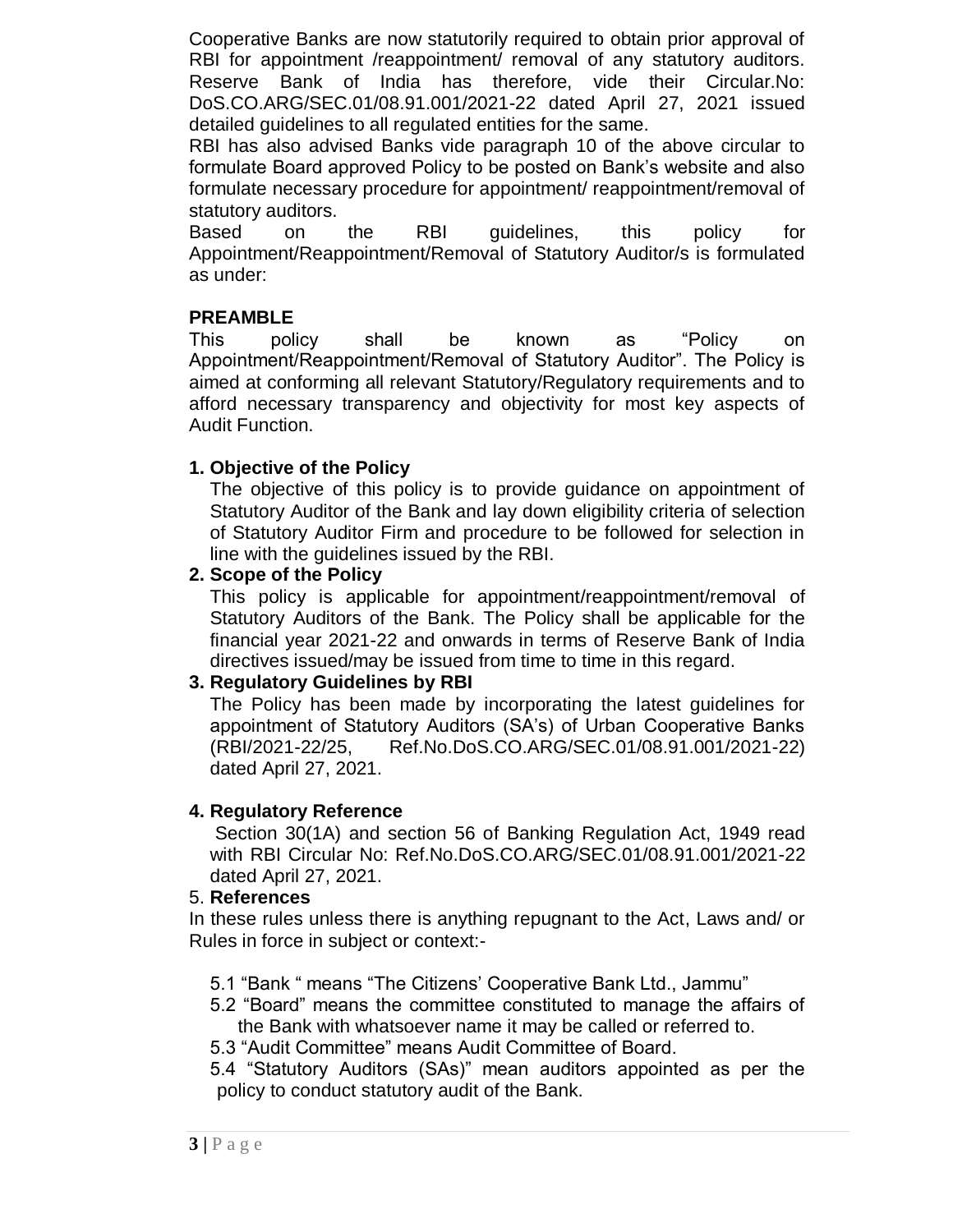#### **Prior Approval of RBI:**

The Bank shall take prior approval of RBI for appointment/ reappointment of SAs on annual basis. The Bank shall apply to Department of Supervision, RBI, Jammu, before 31st July of the reference year for such approval.

#### **6. Number of SAs and Branch Coverage:**

As per the RBI Circular at point No. 4, there is no condition of "Joint Audit" by Audit firms for us since these provisions are applicable to entities with asset size exceeding Rs.15,000 crore.

Therefore, we shall appoint one audit firm only as the "Statutory Auditors". Also, there is no separate concept of "Statutory Branch Auditors" for UCB's.

The Statutory Auditors so appointed will ensure that 100% coverage of all branches depending on geographical spread, size, operations, risks involved, etc. Core Banking Solutions has already been implemented on all branches and they are connected to the Head Office. There are no units outside the purview of CBS and therefore coverage of branches will be necessary.

The audit reports for all branches along with LFAR and Annexures wherever applicable shall be submitted by the Statutory Auditors along with the Consolidated Audit Report of the bank within mutually decided timelines.

#### **7. Eligibility Criteria of Auditors:**

7.01 **(A)** The Bank shall adhere to the minimum eligibility criteria as mentioned in the RBI circular for appointment of the Statutory Auditors considering the asset size of the Bank. Presently the minimum standards and eligibility norms for audit firms to be appointed as SAs of the bank shall be, as given below:

| appointed as S/ to Si the bank shah bo, as given below. |                |                 |               |                |              |
|---------------------------------------------------------|----------------|-----------------|---------------|----------------|--------------|
| Asset                                                   | Min No. of     | Out of          | Minimum       | <b>Minimum</b> | Minimum      |
| size of                                                 | Full Time      | <b>FTPs</b>     | No. of Full   | No. of         | No. of       |
| the Bank                                                | partners       | <b>Minimum</b>  | Time          | years          | Professional |
| as                                                      | (FTPs)         | No. of          | Partners/     | of Audit       | staff        |
| on 31st                                                 | associated     | Fellow          | Paid CAs      | Experience     | Note 4       |
| March of                                                | with the       | Chartered       | with          | of the firm    |              |
| the                                                     | firm for a     | Accountant      | CISA/ISA      | Note 3         |              |
| previous                                                | period of      | (FCA)           | Qualification |                |              |
| year                                                    | at             | <b>Partners</b> | Note 2        |                |              |
|                                                         | least three    | associated      |               |                |              |
|                                                         | $(3)$ years    | with the        |               |                |              |
|                                                         | Note 1         | firm for a      |               |                |              |
|                                                         |                | period of at    |               |                |              |
|                                                         |                | least three     |               |                |              |
|                                                         |                | 3) years        |               |                |              |
| Upto                                                    | $\overline{2}$ |                 | $1*$          | 6              | 8            |
| Rs.1,000                                                |                |                 |               |                |              |
| crore                                                   |                |                 |               |                |              |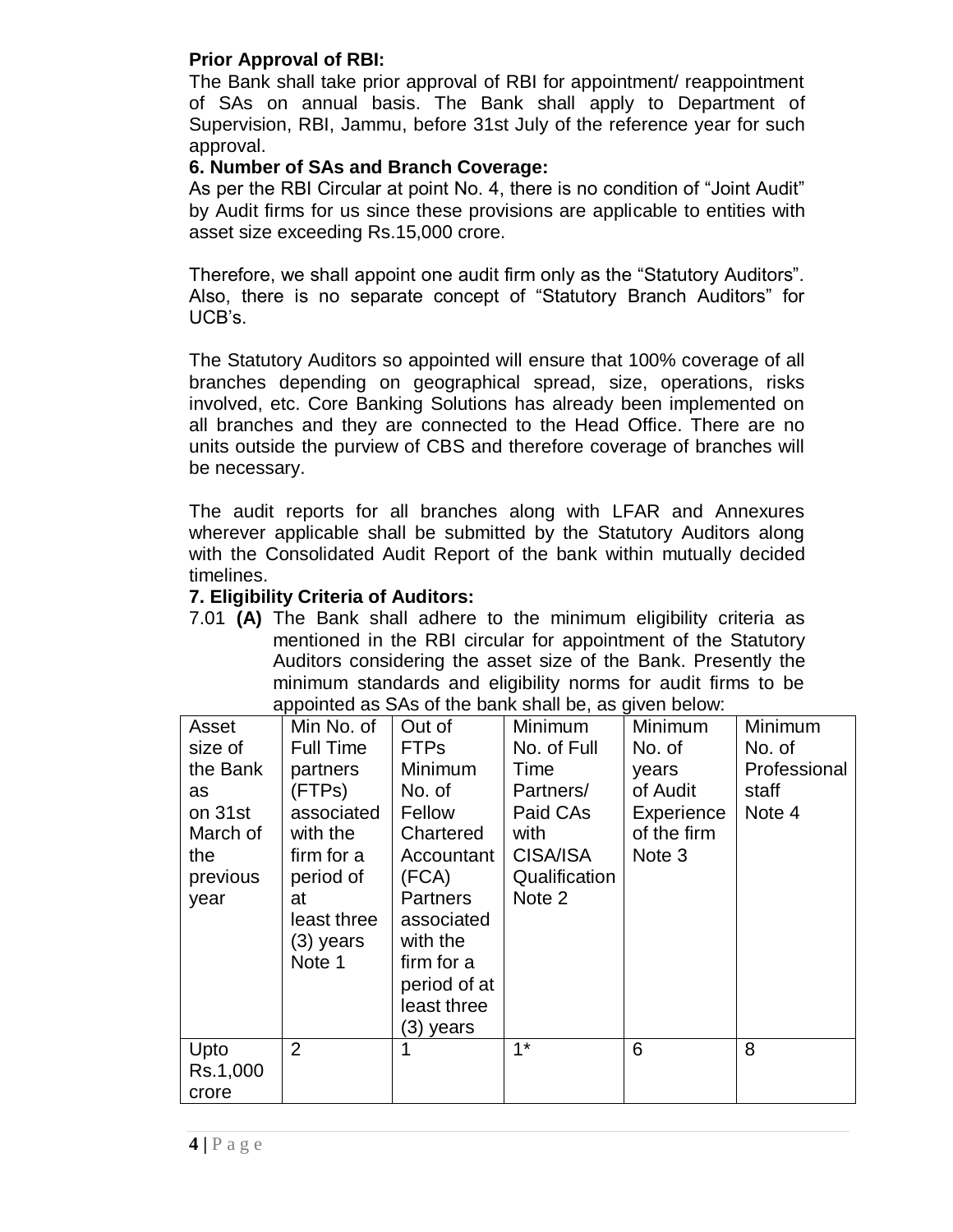\* Not mandatory for UCBs with asset size of up to ` 1,000 crore. **Notes**:

1. There should be at least one-year continuous association of partners with the firm as on the date of shortlisting for considering them as full time partners.

## 2. **CISA/ISA Qualification**:

Priority will be given to firms with full time partners or full time CAs having CISA/ISA qualification. (There should be at least one-year continuous association of Paid CAs with CISA/ISA qualification with the firm as on the date of shortlisting for considering them as Paid CAs with CISA/ISA qualification for the purpose).

## 3. **Audit Experience**:

The audit firm should have minimum 6 years experience of audit as Statutory Central/Branch Auditor of Commercial Banks (excluding RRBs)/ UCBs/NBFCs/ AIFIs. In case of merger and demerger of audit firms, merger effect will be given after 2 years of merger while demerger will be effected immediately for this purpose. It is desireable that Audit Firm should have experience in Audit of Cooperative Bank.

## 4. **Professional Staff**:

The Audit firm should have at least 8 numbers of Professional staff which includes audit and article clerks with knowledge of bookkeeping and accountancy and who are engaged in on-site audits but excludes typists/stenos/computer operators/ secretaries/subordinate staff, etc. (There should be at least one-year continuous association of professional staff with the firm as on the date of shortlisting for considering them as professional staff for the purpose.)

## **(B) Additional Consideration** :-

- (i) The audit firm, proposed to be appointed as SAs, should be duly qualified for appointment as auditor of a company in terms of Section 141 of the Companies Act,2013.
- (ii) The audit firm should not be under debarment by any Government Agency, National Financial Reporting Authority (NFRA), the Institute of Chartered Accountants of India (ICAI), RBI or Other Financial Regulators.
- (iii) The appointment of SAs shall be ensured as being is in line with the ICAI's Code of Ethics/any other such standards adopted and does not give rise to any conflict of interest.
- (iv) In case if any partner of a Chartered Accountant firm who is a director in an RBI Regulated group Entity, the said firm shall not be appointed as SA of the bank. Bank shall, as part of the process for selection of firms for appointment as SAs, obtain appropriate disclosures in this regard, including details of directorships in Group Entities that are not regulated by RBI.
- (v) For audit of Bank, the SA of the firm should have a fair knowledge of the functioning of the cooperative sector and shall preferably have working knowledge of the language of the Jammu and Samba districts in which the branches of the Bank is located.
- **(C) Continued Compliance with basic eligibility criteria**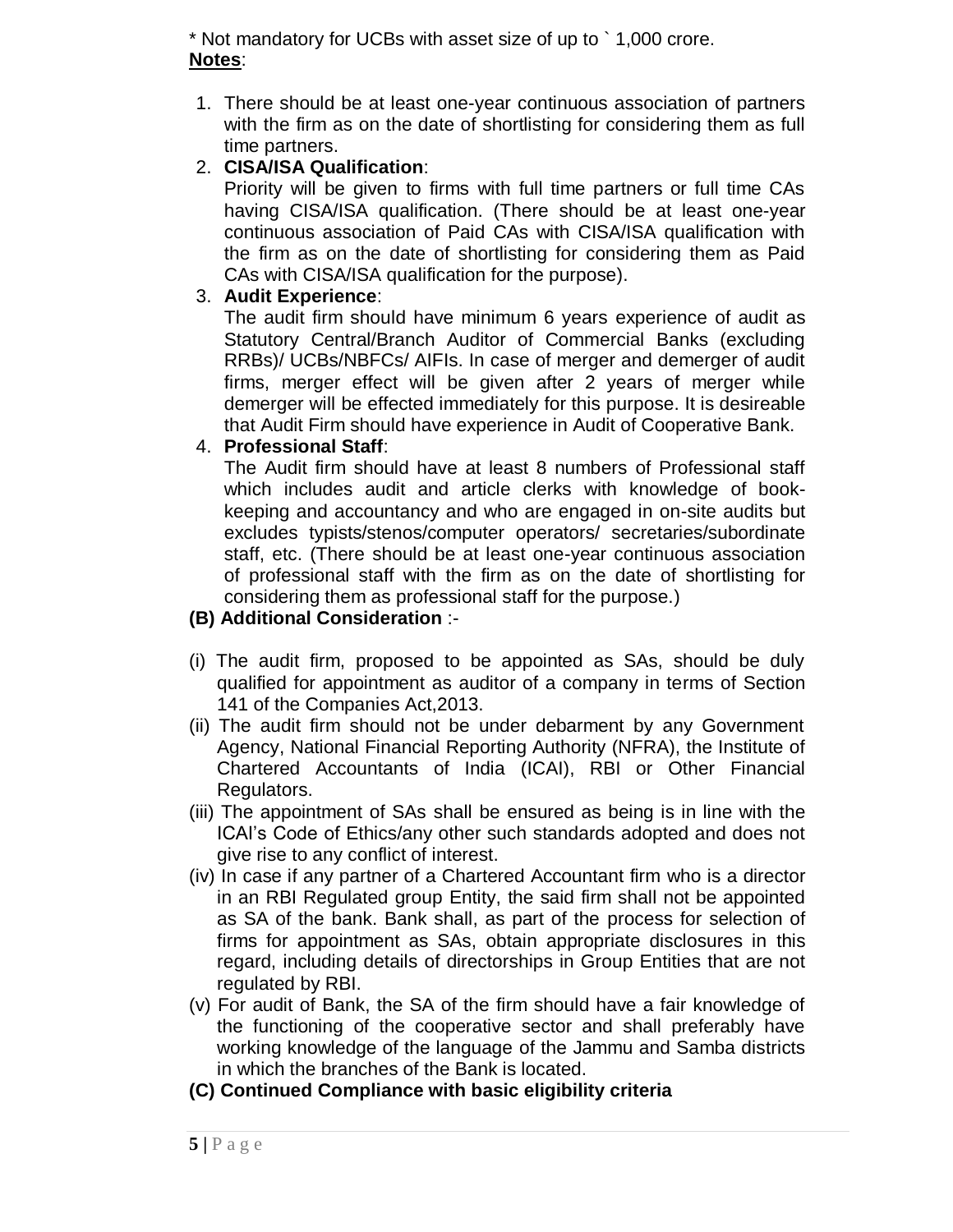In case any audit firm (after appointment) does not comply with any of the eligibility norms (on account of resignation, death etc. of any of the partners, employees, action by Government Agencies, NFRA, ICAI, RBI, other Financial Regulators, etc.), it shall promptly approach the Bank with full details. Further, the audit firm shall take all necessary steps to become eligible within a reasonable time and in any case, the audit firm should be complying with the above norms before commencement of Annual Statutory Audit for Financial Year ending 31st March and till the completion of annual audit.

In case of any extraordinary circumstance after the commencement of audit, like death of one or more partners, employees, etc., which makes the firm ineligible with respect to any of the eligibility norms, the Bank may approach RBI, to allow the concerned audit firm to complete the audit, as a special case.

#### **8. Independence of Auditors:**

- 8.01 The Board of Directors shall monitor and assess the independence of the auditors. Any concerns in this regard may be flagged by the Board of the Bank to the concerned RO of RBI.
- 8.02 Concurrent auditors of the Bank will not be considered for appointment as SAs.The audit of the Bank and any entity with large exposure (As defined in RBI instructions on 'Large Exposures Framework') to the Bank for the same reference year shall also be explicitly factored in while assessing independence of the auditor.
- 8.03 The time gap between any non-audit works (services mentioned at Section 144 of Companies Act, 2013, Internal assignments, special assignments, etc.) by the SAs for the Bank or any audit/non-audit works for its group entities should be at least one year, before or after its appointment as SAs. However, during the tenure as SA, an audit firm may provide such services to the Bank which may not normally result in a conflict of interest **#**, and the Bank will take a decision in this regard, in consultation with the Boards.

**#** A conflict would not normally be created in the case of the following special assignments (indicative list):

- (i) Tax audit, tax representation and advice on taxation maters,
- (ii) Audit of interim financial statements,
- (iii) Certificates required to be issued by the statutory auditor in compliance with statutory or regulatory requirements,
- (iv) Reporting on financial information or segments thereof.
- 8.04 The restrictions as detailed in para 8.02 and 8.03 above, will also apply to an audit firm under the same network (As defined in Rule 6(3) of the Companies (Audit & Auditors) Rules, 2014) of audit firms or any other audit firm having common partners.

## **9. Professional Standards of SAs:**

9.01 The Board/ACB of Bank shall review the performance of Statutory Auditors on an annual basis. Any serious lapses/negligence in audit responsibilities or conduct issues on part of the Statutory Auditors or any other matter considered as relevant shall be reported to RBI within two months from completion of the annual audit. Such reports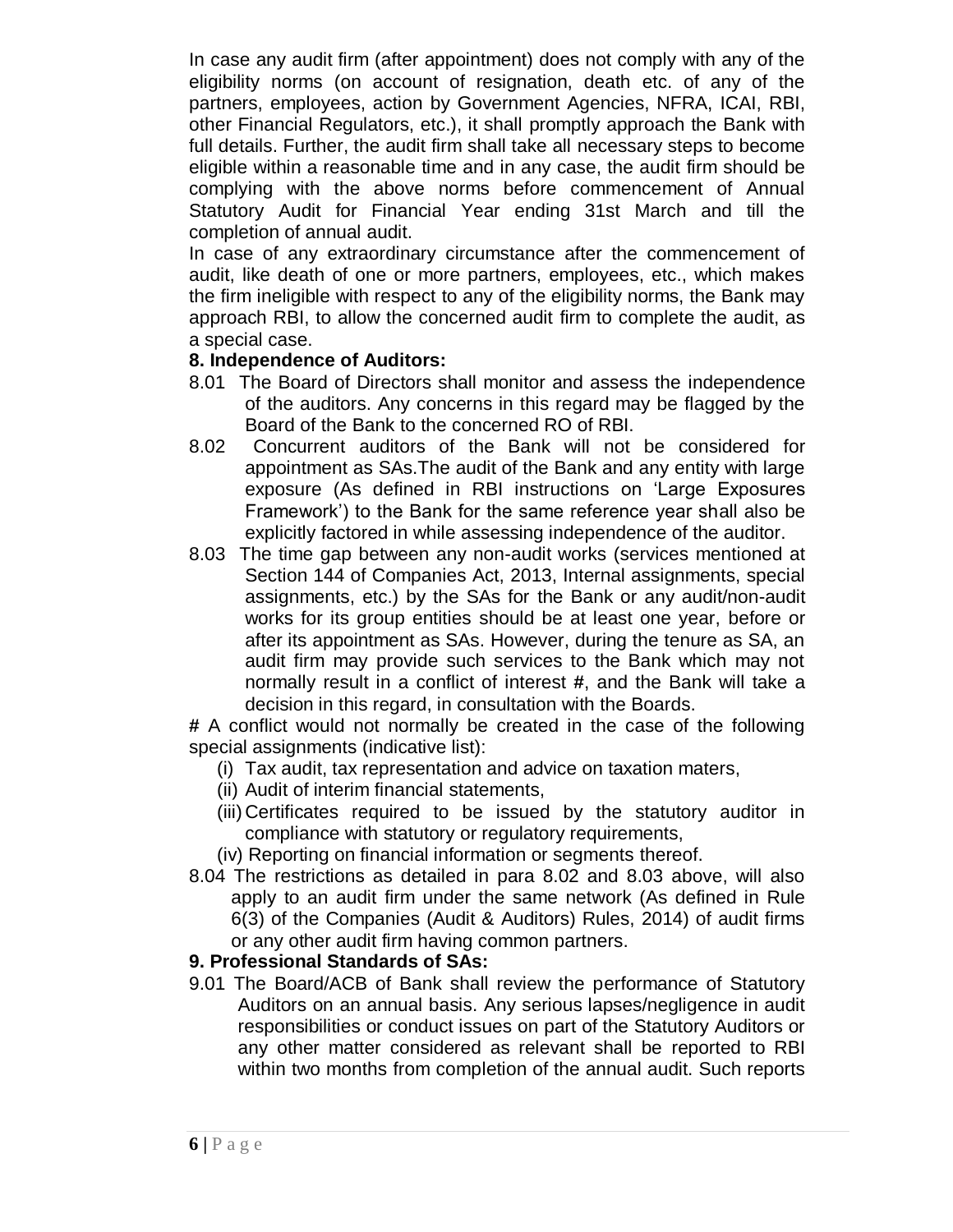shall be sent with the approval/recommendation of the Board/ACB, with the full details of the audit firm.

#### **10. Tenure and Rotation:**

The audit firm shall be appointed for continuous period of 3 years subject to firm satisfying eligibility criteria each year. An audit firm would not be eligible for reappointment for six years (two tenures) after completion of full or part of one term of the audit tenure i.e. continuation period of three years.

Bank may remove an audit firm before expiry of the tenure with prior permission of RBI.

#### **11. Audit Fees and Expenses:**

The Board/ACB/Chairman of Bank shall fix/negotiate the audit fees of Statutory Auditor till any statutory/regulatory instructions for fixing audit fees of SAs is issued by RBI/RCS.

#### **12. Statutory Auditor - Appointment Procedure:**

#### **12.01 Process for reappointment of existing Auditors:**

 First preference will be given to existing SAs for their re-appointment subject to compliance of eligibility norms. The Bank shall obtain the willingness from the existing SAs for re-appointment. In case such consent is not received from the existing SAs, Bank shall follow the process for appointment of New SA to fill that vacancy as detailed below.

#### **12.02 Process for appointment of New firm as SAs:**

- 12.02.1 Applications will be invited from the eligible Audit firms / past auditors of the Bank /firms associated with Bank in past / firms having their Head Office or Branch in Jammu, subject to fulfilling the eligibility criteria as per para 7 above. A window of maximum of one week will be announced with prior approval from Chief Executive, for the firms to apply for expression of interest (EOI) for appointment of Statutory Auditors. An advertisement in Website will be given regarding the window for EOI.
- 12.02.2 The shortlisting of firms from applications received for EOI, will be done by an Evaluation Committee. The composition of Evaluation Committee will be finalized by CEO. An Evaluation Committee will shortlist the firms by evaluating audit firms on the parameters preapproved by Board and willingness received from the firms. The name of shortlisted audit firms, in order of preference, will be placed before the Board for selection as SA.
- 12.02.3 Thereafter, the bank shall seek RBI's approval for appointment/ reappointment of SAs under Sections 30 (1-A) of the Banking Regulation Act, 1949.

#### 12.03 **General process to be followed**:

12.03.1 The Bank shall obtain a certificate, along with relevant information as per Form B ( Annexure I), from the audit firm(s) proposed to be appointed/ reappointed as SAs,to the effect that the audit firm(s) complies with all the eligibility norms prescribed by RBI for the purpose. Such certificate should be signed by the main partner/s of the audit firm proposed for appointment/ reappointment of SAs of the Bank, under the seal of the said audit firm.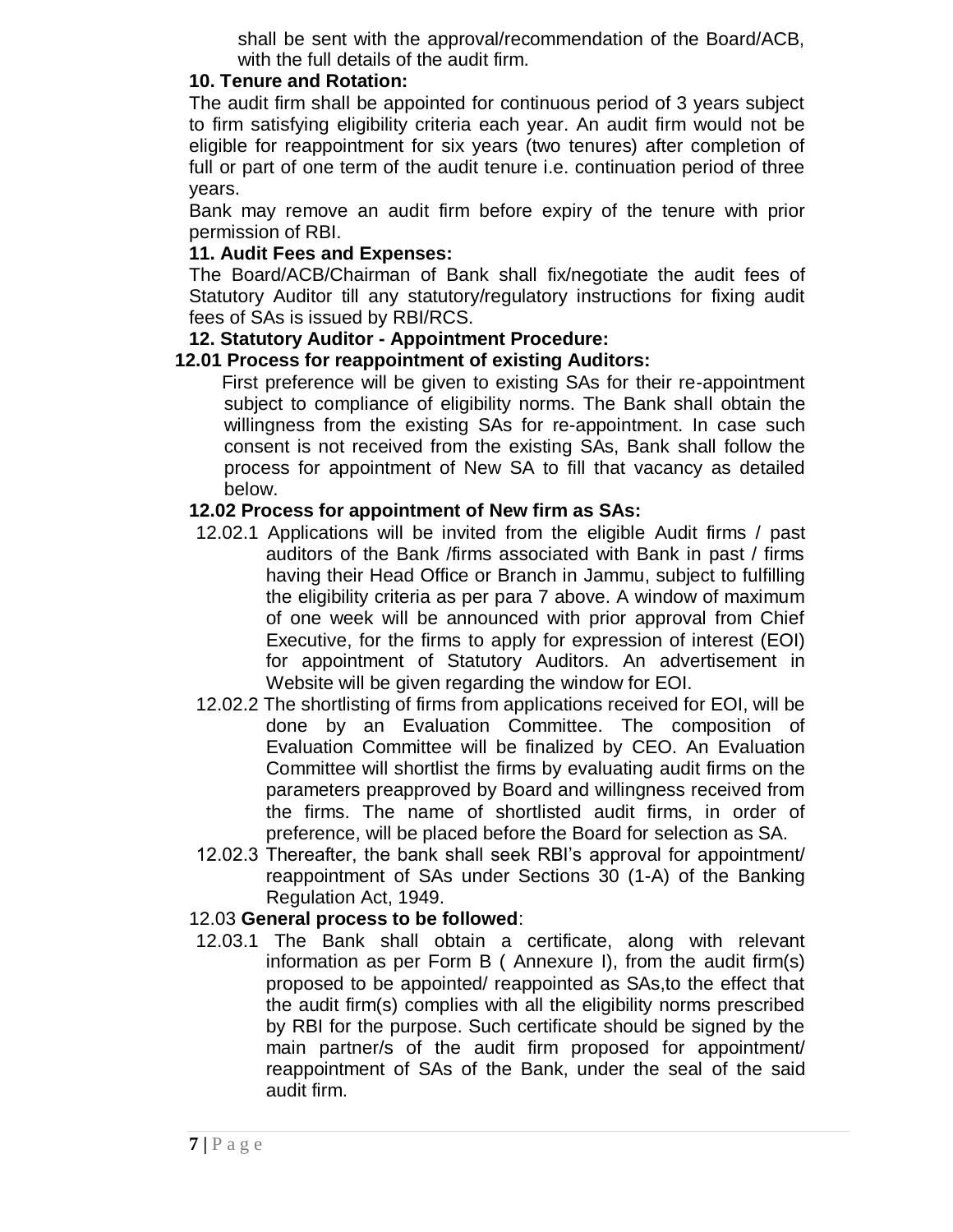- 12.03.2 The Bank shall verify the compliance of audit firm(s) to the eligibility norms prescribed by RBI for the purpose and after being satisfied of their eligibility,recommend the names along with a certificate, in the format as per Form C (Annexure II), stating that the audit firm(s) proposed to be appointed as SA by them comply with all eligibility norms prescribed by RBI for the purpose.
- 12.03.3 The SAs are required to declare the list of their major corporate clients to avoid conflict of interest. In case any of the SAs is auditors of a corporate client who is assisted by the Bank, then files of such corporate client shall be audited by the other SA.

## **13. Review of the policy:**

The Audit Committee of the Board / Board of the Bank may review the policy as and when required / need-based.

In case there are any regulatory changes requiring modifications to the Policy, the Policy shall be reviewed and amended at the next possible opportunity. The amended regulatory requirements will automatically supersede the Policy till the time the Policy is suitably amended.

## 14. **Contact Details**:

Audit firms desirous of making applications for Statutory Auditors shall ensure, they check in detail provisions of this Policy hosted on our webpage as well as ensure compliance of detailed guidelines as per RBI Circular dated 27th April, 2021. (https://www.rbi.org.in/Scripts/NotificationUser.aspx?Id=12079&Mode=0) The applications complete in all aspects shall be addressed to: **The Chairman, The Citizens Cooperative Bank Ltd., Jammu 68 B/D Gandhi Nagar, Jammu – 180004 info@citizenscooperativebankjammu.com**

\*\*\*\*\*\*\*\*\*\*\*\*\*\*\*\*\*\*\*\*\*\*

## **Annexure I**

## **FORM B**

## **Eligibility Certificate from (Name and Firm Registration Number of the firm)**

A. Particulars of the firm

| Asset    | Min No. of   | Out of          | Minimum       | Minimum     | Minimum      |
|----------|--------------|-----------------|---------------|-------------|--------------|
| size of  | Full Time    | <b>FTPs</b>     | No. of Full   | No. of      | No. of       |
| the Bank | partners     | Minimum         | Time          | years       | Professional |
| as       | (FTPs)       | No. of          | Partners/     | of Audit    | staff        |
| on 31st  | associated   | Fellow          | Paid CAs      | Experience  | Note 4       |
| March of | with the     | Chartered       | with          | of the firm |              |
| the      | firm for a   | Accountant      | CISA/ISA      | Note 3      |              |
| previous | period of at | (FCA)           | Qualification |             |              |
| year     | least three  | <b>Partners</b> | Note 2        |             |              |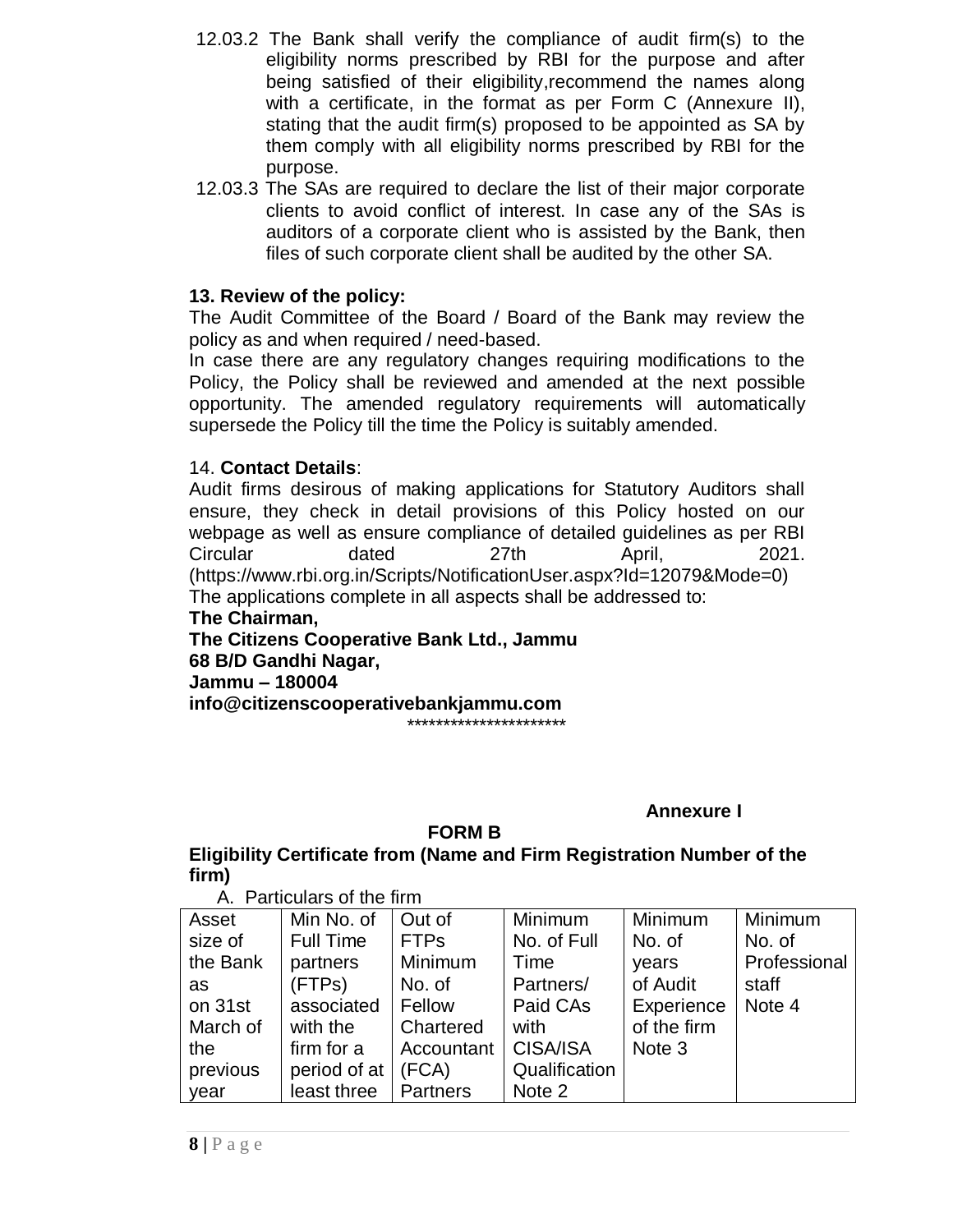| (3) years<br>Note 1 | associated<br>with the<br>firm for a<br>period of at<br>least three<br>years |  |  |
|---------------------|------------------------------------------------------------------------------|--|--|
|                     |                                                                              |  |  |

\*Exclusively associated in case of all Commercial Banks (excluding RRBs), and UCBs/NBFCs with asset size of more than `1,000 crore. #Details may be furnished separately for experience as SCAs/SAs and **SBAs** 

B. Additional Information:

- i. Copy of Constitution Certificate.
- ii. Whether the firm is a member of any network of audit firms or any partner of the firm is a partner in any other audit firm? If yes, details thereof.
- iii. Whether the firm has been appointed as SCA/SA by any other Commercial Bank (excluding RRBs) and/or All India Financial Institution (AIFI)/RBI/NBFC/UCB in the present financial year? If yes, details thereof.
- iv. Whether the firm has been debarred from taking up audit assignments by any

regulator/Government agency? If yes, details thereof.

v. Details of disciplinary proceedings etc. against firm by any Financial Regulator/Government agency during last three years, both closed and pending.

C. Declaration from the firm

The firm complies with all eligibility norms prescribed by RBI regarding appointment of SAs of UCBs. It is certified that neither I nor any of our partners / members of my / their families (family will include besides spouse, only children, parents, brothers,sisters or any of them who are wholly or mainly dependent on the Chartered Accountants) or the firm / company in which I am / they are partners / directors15 have been declared as wilful defaulter by any bank / financial institution.

It is confirmed that the information provided above is true and correct.

Signature of the Partner

(Name of the Partner)

Date:

15 For the purpose of this declaration, the credit facilities availed by companies where the partner of a firm has been appointed as nonexecutive director in a professional capacity having no financial interest shall not be included.

#### **Annexure II**

#### **FORM C**

## **Certificate to be submitted by the UCBs regarding eligibility of audit firm proposed**

## **to be appointed as SA**

 The bank is desirous of appointing M/s \_\_\_\_\_\_\_\_\_\_\_\_\_\_, Chartered Accountants (Firm Registration Number ) as Statutory Central Auditor (SCA)/ Statutory Auditor (SA) for the financial